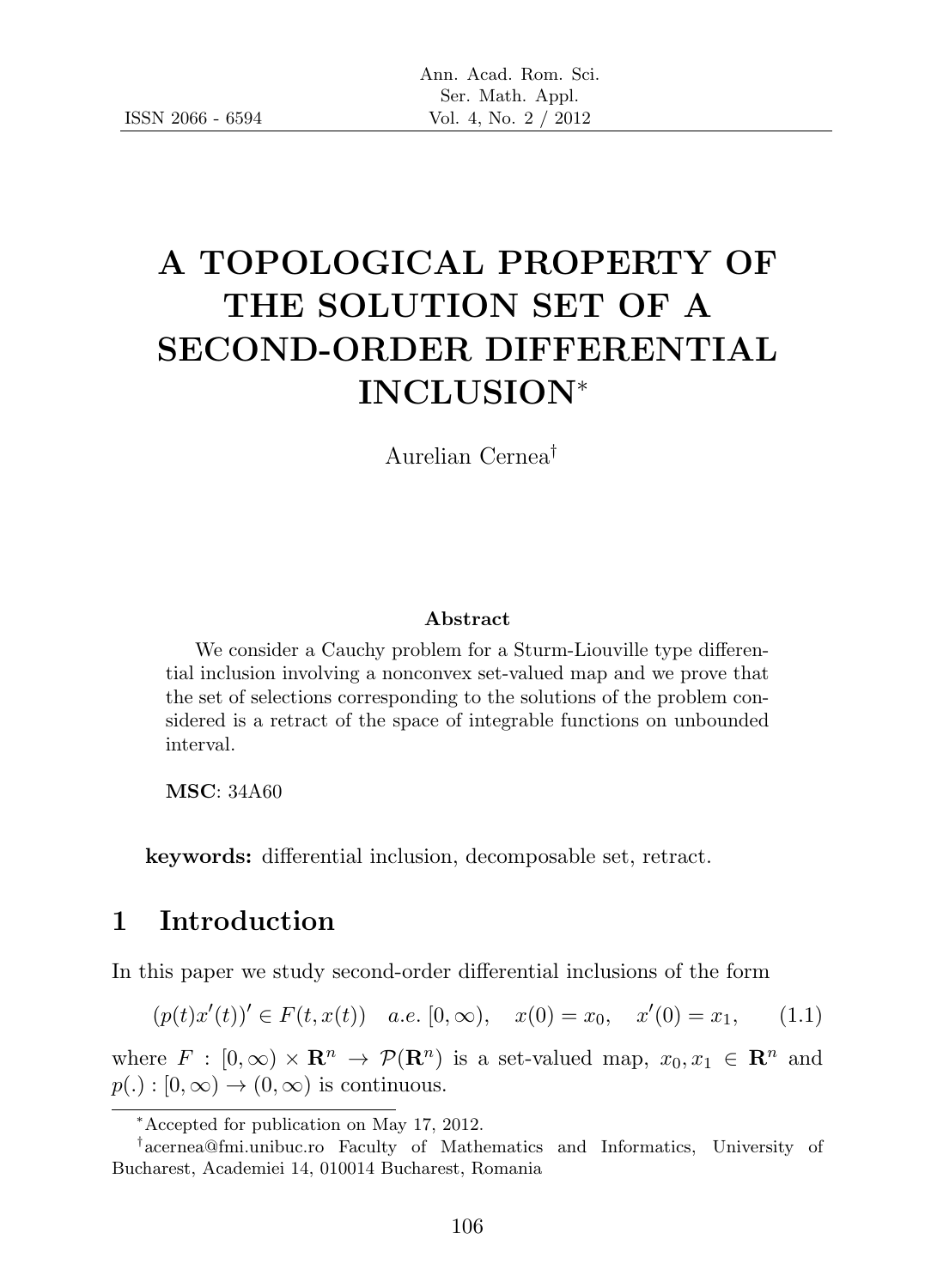Even if we deal with an initial value problem instead of a boundary value problem, the differential inclusion  $(1.1)-(1.2)$  may be regarded as an extension to the set-valued framework of the classical Sturm-Liouville differential equation. Several qualitative properties and existence results for problem  $(1.1)$  may be found in [3-9] etc..

In [6] we proved that the solution set of problem (1.1) is arcwise connected when the set-valued map is Lipschitz in the second variable and the problem is defined on a bounded interval. The aim of this paper is to establish a more general topological property of the solution set of problem (1.1). Namely, we prove that the set of selections of the set-valued map  $F$  that correspond to the solutions of problem (1.1) is a retract of  $L_{loc}^1([0,\infty),\mathbf{R}^n)$ . The result is essentially based on Bressan and Colombo results ([1]) concerning the existence of continuous selections of lower semicontinuous multifunctions with decomposable values.

We note that in the classical case of differential inclusions several topological properties of solution set are obtained using various methods and tools ([2, 10-14] etc.). The result in the present paper extends to Sturm-Liouville differential inclusions the main result in [12] obtained in the case of classical differential inclusions.

The paper is organized as follows: in Section 2 we present the notations, definitions and the preliminary results to be used in the sequel and in Section 3 we prove our main result.

## 2 Preliminaries

Let  $T > 0$ ,  $I := [0, T]$  and denote by  $\mathcal{L}(I)$  the  $\sigma$ -algebra of all Lebesgue measurable subsets of  $I$ . Let  $X$  be a real separable Banach space with the norm  $\Box$ . Denote by  $\mathcal{P}(X)$  the family of all nonempty subsets of X and by  $\mathcal{B}(X)$  the family of all Borel subsets of X. If  $A \subset I$  then  $\chi_A(.) : I \to \{0,1\}$ denotes the characteristic function of A. For any subset  $A \subset X$  we denote by  $cl(A)$  the closure of A.

The distance between a point  $x \in X$  and a subset  $A \subset X$  is defined as usual by  $d(x, A) = \inf\{|x - a|; a \in A\}$ . We recall that Pompeiu-Hausdorff distance between the closed subsets  $A, B \subset X$  is defined by  $d_H(A, B) =$  $\max\{d^*(A, B), d^*(B, A)\}, d^*(A, B) = \sup\{d(a, B); a \in A\}.$ 

As usual, we denote by  $C(I, X)$  the Banach space of all continuous functions  $x: I \to X$  endowed with the norm  $|x|_C = \sup_{t \in I} |x(t)|$  and by  $L^1(I, X)$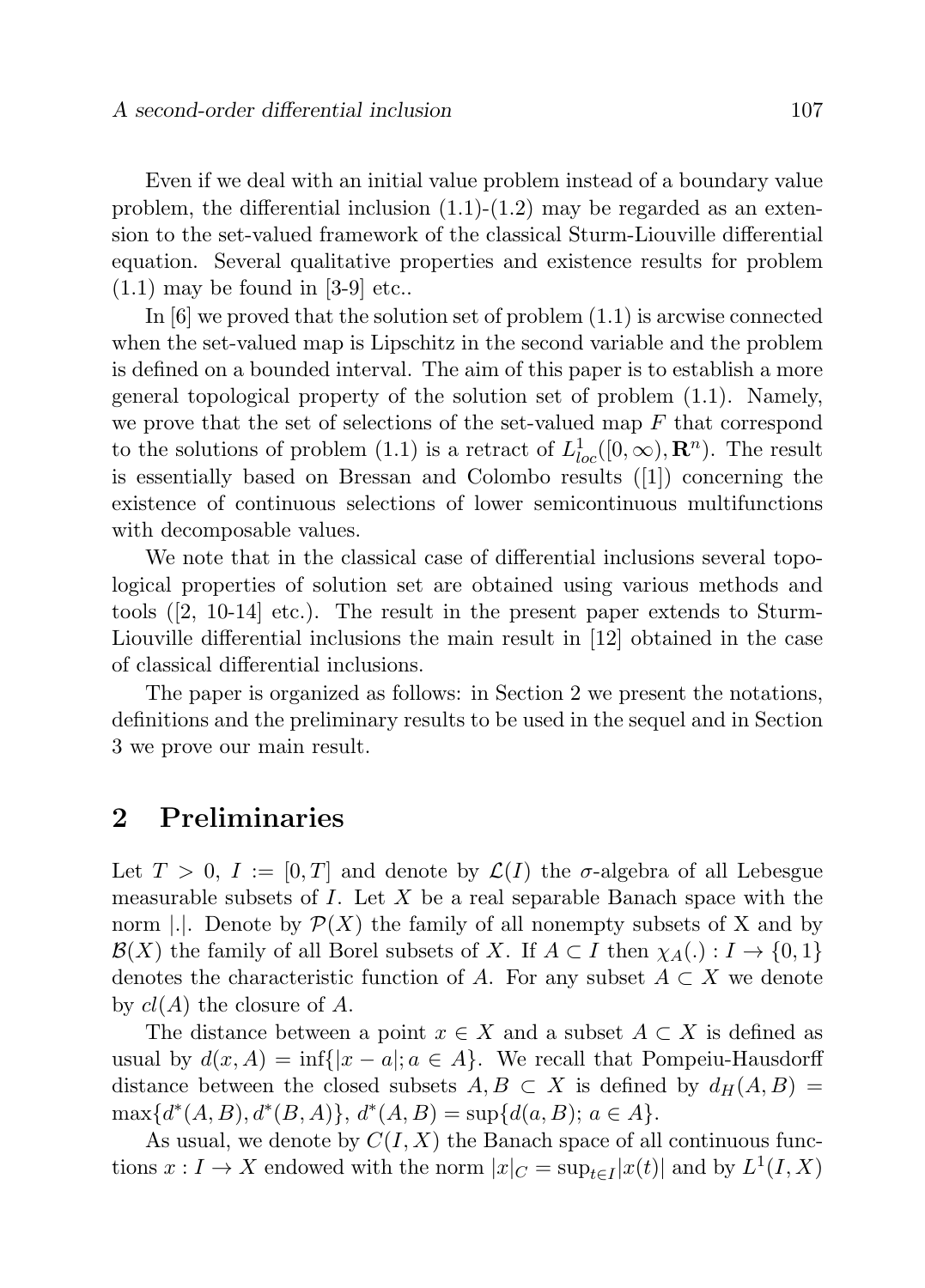the Banach space of all (Bochner) integrable functions  $x: I \to X$  endowed with the norm  $|x|_1 = \int_0^T |x(t)| dt$ .

We recall first several preliminary results we shall use in the sequel.

A subset  $D \subset L^1(I, X)$  is said to be *decomposable* if for any  $u, v \in D$  and any subset  $A \in \mathcal{L}(I)$  one has  $u \chi_A + v \chi_B \in D$ , where  $B = I \backslash A$ .

We denote by  $\mathcal{D}(I, X)$  the family of all decomposable closed subsets of  $L^1(I,X)$ .

Next  $(S, d)$  is a separable metric space; we recall that a multifunction  $G: S \to \mathcal{P}(X)$  is said to be lower semicontinuous (l.s.c.) if for any closed subset  $C \subset X$ , the subset  $\{s \in S; G(s) \subset C\}$  is closed.

**Lemma 2.1.** ([1]) Let  $F^*$ :  $I \times S \to \mathcal{P}(X)$  be a closed-valued  $\mathcal{L}(I) \otimes \mathcal{B}(S)$ measurable multifunction such that  $F^*(t,.)$  is l.s.c. for any  $t \in I$ .

Then the multifunction  $G : S \to \mathcal{D}(I, X)$  defined by

$$
G(s) = \{ v \in L^1(I, X); \quad v(t) \in F^*(t, s) \quad a.e. (I) \}
$$

is l.s.c. with nonempty closed values if and only if there exists a continuous mapping  $p: S \to L^1(I, X)$  such that

$$
d(0, F^*(t, s)) \le p(s)(t) \quad a.e. \ (I), \ \forall s \in S.
$$

**Lemma 2.2.** ([1]) Let  $G : S \to \mathcal{D}(I, X)$  be a l.s.c. multifunction with closed decomposable values and let  $\phi : S \to L^1(I,X)$ ,  $\psi : S \to L^1(I,\mathbf{R})$  be continuous such that the multifunction  $H : S \to \mathcal{D}(I, X)$  defined by

 $H(s) = cl\{v(.) \in G(s); \quad |v(t) - \phi(s)(t)| < \psi(s)(t) \quad a.e. \ (I)\}\$ 

has nonempty values.

Then H has a continuous selection, i.e. there exists a continuous mapping  $h: S \to L^1(I, X)$  such that  $h(s) \in H(s) \quad \forall s \in S$ .

Consider a set-valued map  $F : [0, \infty) \times \mathbb{R}^n \to \mathcal{P}(\mathbb{R}^n)$ ,  $x_0, x_1 \in \mathbb{R}^n$  and a continuous mapping  $p(.) : [0, \infty) \to (0, \infty)$  that define the Cauchy problem  $(1.1).$ 

A continuous mapping  $x(.) \in C([0,\infty), \mathbb{R}^n)$  is called a solution of problem (1.1) if there exists a integrable function  $f(.) \in L^1_{loc}([0,\infty), \mathbf{R}^n)$  such that

$$
f(t) \in F(t, x(t)) \quad a.e. \ [0, \infty), \tag{2.1}
$$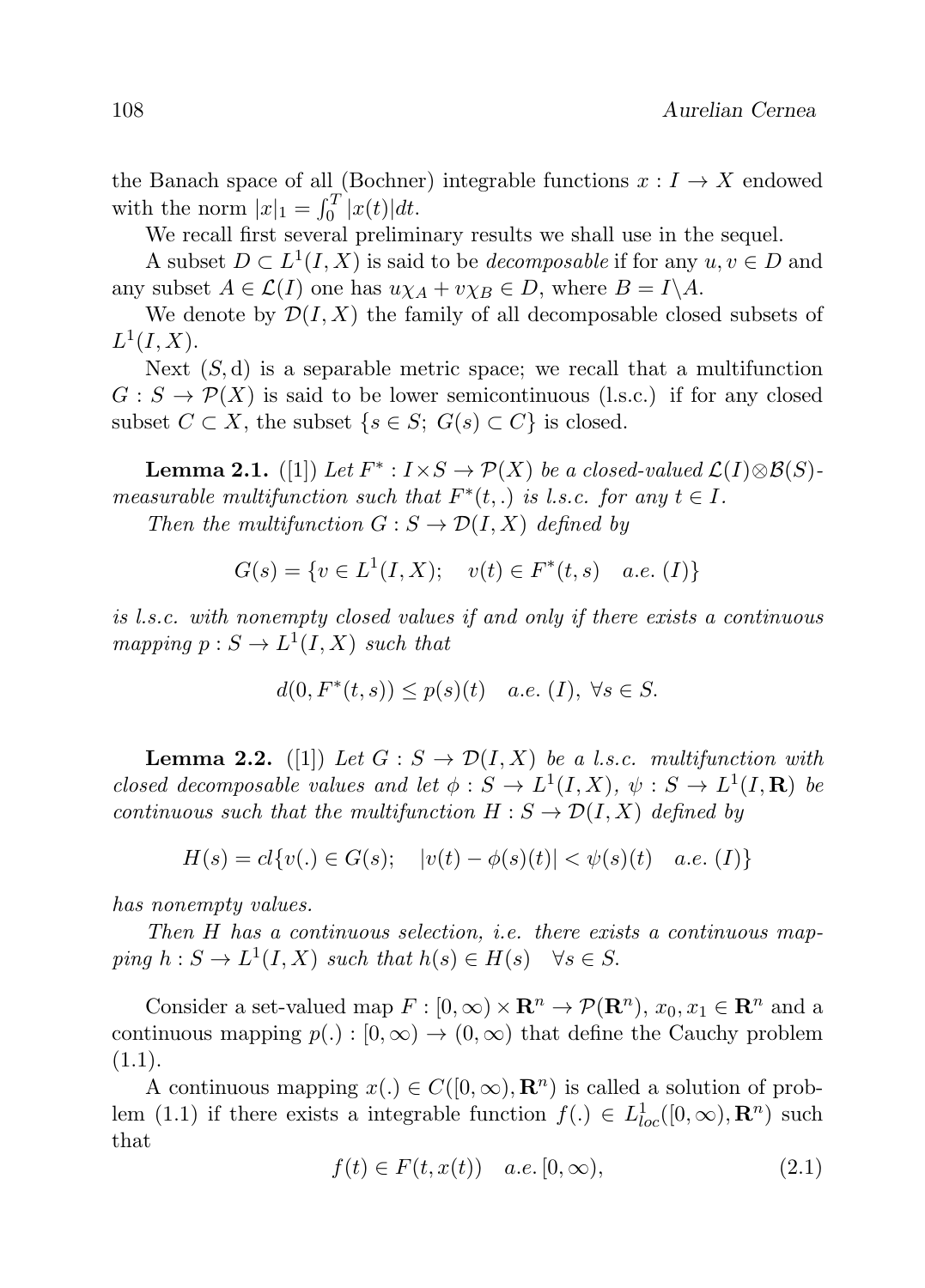A second-order differential inclusion 109

$$
x(t) = x_0 + p(0)x_1 \int_0^t \frac{1}{p(s)} ds + \int_0^t \frac{1}{p(s)} \int_0^s f(u) du ds \quad \forall t \in [0, \infty). \quad (2.2)
$$

Note that, if we put  $G(t, u) := \int_u^t \frac{1}{p(s)}$  $\frac{1}{p(s)}$ ,  $t \in I$ , then  $(2.2)$  may be rewritten as

$$
x(t) = x_0 + p(0)x_1G(t,0) + \int_0^t G(t,u)f(u)du \quad \forall t \in [0,\infty).
$$
 (2.3)

We shall call  $(x(.), f(.))$  a trajectory-selection pair of  $(1.1)$  if  $(2.1)$  and (2.2) are satisfied.

We shall use the following notations for the solution sets and for the selection sets of problem (1.1).

$$
S(x_0, x_1) = \{x(.) \in C([0, \infty), \mathbf{R}^n); \quad x(.) \text{ is a solution of (1.1)}\}, \quad (2.4)
$$
  

$$
\mathcal{T}(x_0, x_1) = \{f(.) \in L^1_{loc}([0, \infty), \mathbf{R}^n); \ f(t) \in F(t, x_0 + p(0)x_1G(t, 0) + \int_0^t G(t, u)f(u)du) \quad a.e. [0, \infty)\}.
$$
  
(2.5)

#### 3 The main result

In order to prove our topological property of the solution set of problem (1.1) we need the following hypotheses.

**Hypothesis 3.1.** i)  $F(.,.): [0, \infty) \times \mathbb{R}^n \to \mathcal{P}(\mathbb{R}^n)$  has nonempty compact values and is  $\mathcal{L}([0,\infty)) \otimes \mathcal{B}(\mathbf{R}^n)$  measurable.

ii) There exists  $L \in L^1_{loc}([0,\infty),\mathbf{R})$  such that, for almost all  $t \in [0,\infty)$ ,  $F(t,.)$  is  $L(t)$ -Lipschitz in the sense that

$$
d_H(F(t, x), F(t, y)) \le L(t)|x - y| \quad \forall x, y \in \mathbf{R}^n.
$$

iii) There exists  $p \in L^1_{loc}([0,\infty), \mathbf{R}^n)$  such that

$$
d_H({0}, F(t,0)) \le p(t)
$$
 a.e.  $[0, \infty)$ .

In what follows  $I = [0, T]$  and let  $M := \sup_{t \in I} \frac{1}{p(t)}$  $\frac{1}{p(t)}$ . Note that  $|G(t, u)| \le$  $Mt \forall t, u \in I, u \leq t$ . We use the notations

$$
\tilde{u}(t) = x_0 + p(0)x_1 G(t, 0) + \int_0^t G(t, s)u(s)ds, \quad u \in L^1(I, \mathbf{R}^n)
$$
 (3.1)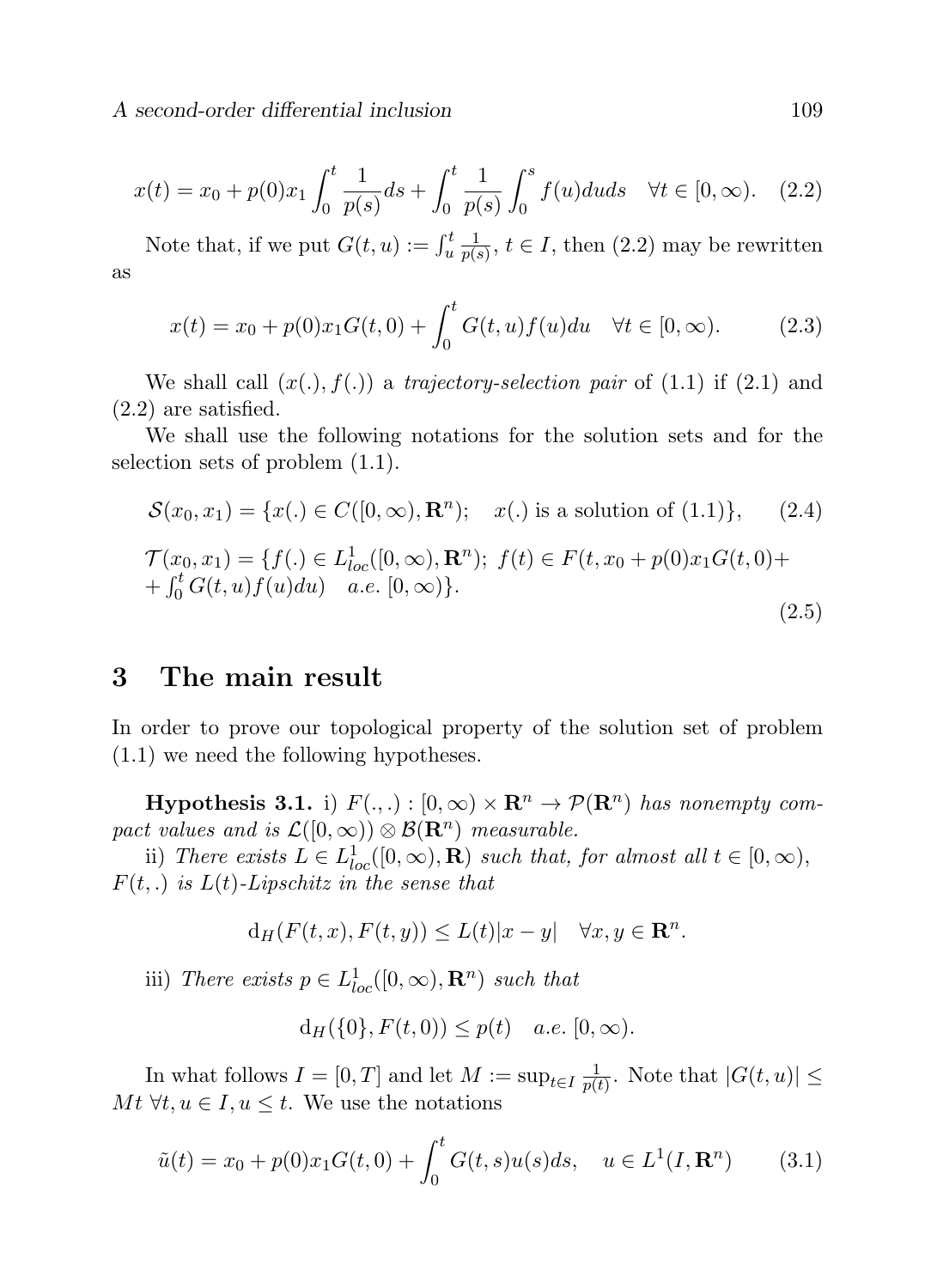and

$$
p_0(u)(t) = |u(t)| + p(t) + L(t)|\tilde{u}(t)|, \quad t \in I
$$
\n(3.2)

Let us note that

$$
d(u(t), F(t, \tilde{u}(t)) \le p_0(u)(t) \quad a.e. (I)
$$
\n(3.3)

and, since for any  $u_1, u_2 \in L^1(I, \mathbf{R}^n)$ 

$$
|p_0(u_1) - p_0(u_2)|_1 \le (1 + MT \int_0^T L(s) ds)|u_1 - u_2|_1
$$

the mapping  $p_0: L^1(I, \mathbf{R}^n) \to L^1(I, \mathbf{R}^n)$  is continuous.

Also define

$$
\mathcal{T}_I(x_0, x_1) = \{ f \in L^1(I, \mathbf{R}^n); \quad f(t) \in F(t, x_0 + p(0)x_1 G(t, 0) +
$$
  
+  $\int_0^t G(t, s) f(s) ds$ ) a.e. (I) \}.

**Proposition 3.2.** Assume that Hypothesis 3.1 is satisfied and let  $\phi$ :  $L^1(I, \mathbf{R}^n) \to L^1(I, \mathbf{R}^n)$  be a continuous map such that  $\phi(u) = u$  for all  $u \in \mathcal{T}_I(x_0, x_1)$ . For  $u \in L^1(I, \mathbf{R}^n)$ , we define

$$
\Psi(u) = \{u \in L^1(I, \mathbf{R}^n); \quad u(t) \in F(t, \widetilde{\phi(u)}(t)) \quad a.e. (I)\},
$$

$$
\Phi(u) = \begin{cases} \{u\} & \text{if } u \in \mathcal{T}_I(x_0, x_1), \\ \Psi(u) & \text{otherwise.} \end{cases}
$$

Then the multifunction  $\Phi: L^1(I, \mathbf{R}^n) \to \mathcal{P}(L^1(I, \mathbf{R}^n))$  is lower semicontinuous with closed decomposable and nonempty values.

*Proof.* According to (3.3), Lemma 2.1 and the continuity of  $p_0$  we obtain that  $\Psi$  has closed decomposable and nonempty values and the same holds for the set-valued map Φ.

Let  $C \subset L^1(I, \mathbf{R}^n)$  be a closed subset, let  $\{u_m\}_{m \in \mathbf{N}}$  converges to some  $u_0 \in L^1(I, \mathbf{R}^n)$  and  $\Phi(u_m) \subset C$ , for any  $m \in \mathbf{N}$ . Let  $v_0 \in \Phi(u_0)$  and for every  $m \in \mathbb{N}$  consider a measurable selection  $v_m$  from the set-valued map  $t \to F(t, \phi(u_m)(t))$  such that  $v_m = u_m$  if  $u_m \in \mathcal{T}_I(x_0, x_1)$  and

$$
|v_m(t) - v_0(t)| = d(v_0(t), F(t, \phi(u_m)(t)) \quad a.e. (I)
$$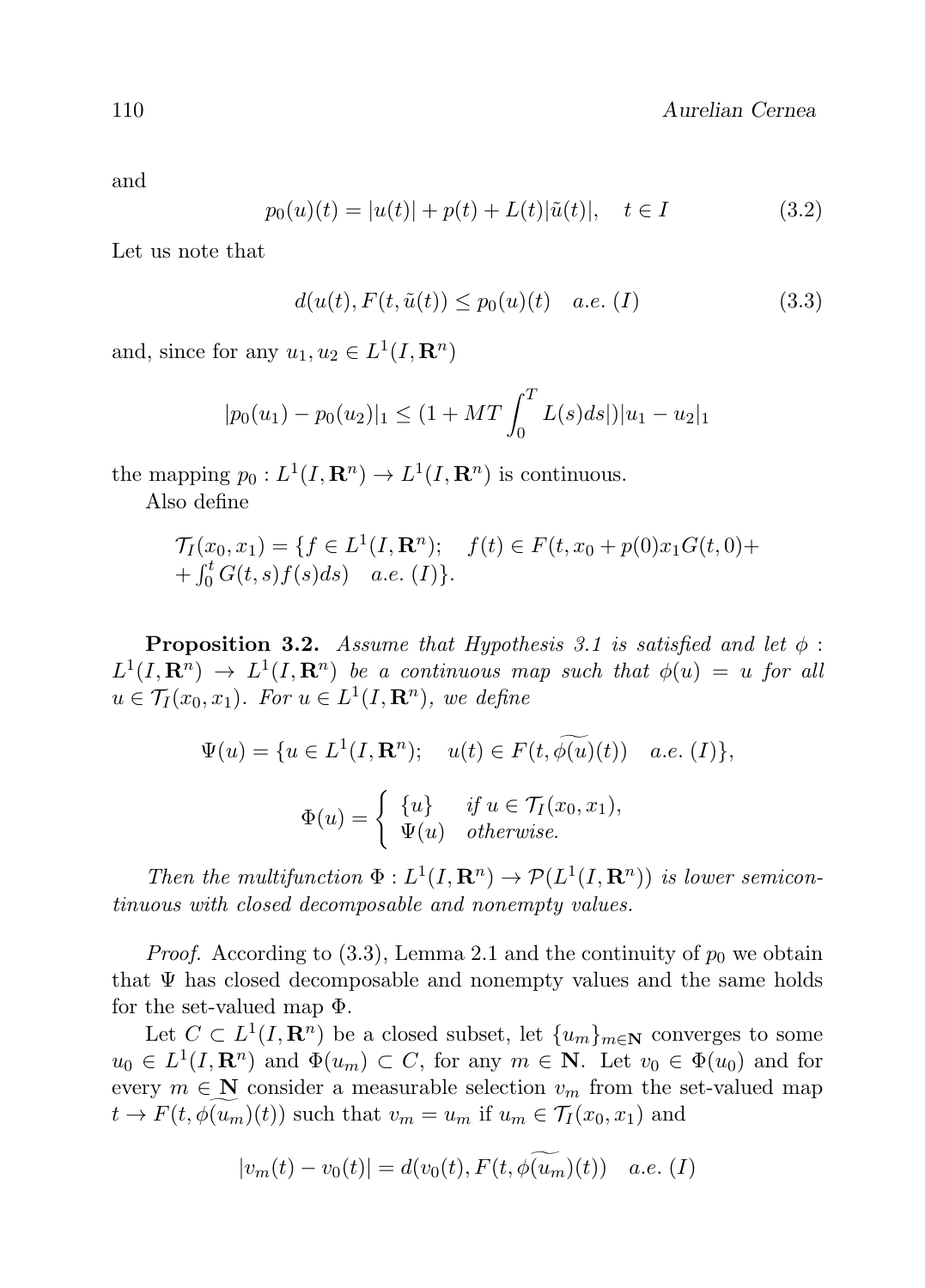otherwise. One has

$$
|v_m(t) - v_0(t)| \le
$$
  

$$
\le d_H(F(t, \phi(u_m)(t)), F(t, \phi(u_0)(t))) \le L(t) |\phi(u_m)(t) - \phi(u_0)(t)|
$$

hence

$$
|v_m - v_0|_1 \le MT \int_0^T L(s) ds. |\widetilde{\phi(u_m)} - \widetilde{\phi(u_0)}|_1.
$$

Since  $\phi: L^1(I, \mathbf{R}^n) \to L^1(I, \mathbf{R}^n)$  is continuous, it follows that  $v_m$  converges to  $v_0$  in  $L^1(I, \mathbf{R}^n)$ . On the other hand,  $v_m \in \Phi(u_m) \subset C \ \forall m \in \mathbf{N}$  and since C is closed we infer that  $v_0 \in C$ . Hence  $\Phi(u_0) \subset C$  and  $\Phi$  is lower semicontinuous.

In what follows we shall use the following notations

$$
I_k = [0, k], \quad k \ge 1, \quad |u|_{1,k} = \int_0^k |u(t)| dt, \quad u \in L^1(I_k, \mathbf{R}^n).
$$

We are able now to prove the main result of this paper.

**Theorem 3.3.** Assume that Hypothesis 3.1 is satisfied, there exists  $M :=$  $\sup_{t\in[0,\infty)}\frac{1}{p(t)}$  $\frac{1}{p(t)}$  and  $x_0, x_1 \in \mathbf{R}^n$ .

Then there exists a continuous mapping  $G: L^1_{loc}([0,\infty), \mathbf{R}^n) \to$  $L_{loc}^1([0,\infty),\mathbf{R}^n)$  such that (i)  $G(u) \in \mathcal{T}(x_0, x_1), \quad \forall u \in L^1_{loc}([0, \infty), \mathbf{R}^n),$ (ii)  $G(u) = u$ ,  $\forall u \in \mathcal{T}(x_0, x_1)$ .

*Proof.* We shall prove that for every  $k \geq 1$  there exists a continuous mapping  $g^k: L^1(I_k, \mathbf{R}^n) \to L^1(I_k, \mathbf{R}^n)$  with the following properties

(I)  $g^k(u) = u$ ,  $\forall u \in \mathcal{T}_{I_k}(x_0, x_1)$ 

(II)  $g^k(u) \in \mathcal{T}_{I_k}(x_0, x_1), \quad \forall u \in L^1(I_k, \mathbf{R}^n)$ 

(III)  $g^k(u)(t) = g^{k-1}(u|_{I_{k-1}})(t), \quad \forall t \in I_{k-1}$ 

If the sequence  $\{g^k\}_{k\geq 1}$  is constructed, we define  $G: L^1_{loc}([0, \infty), \mathbf{R}^n) \to$  $L^1_{loc}([0,\infty),\mathbf{R}^n)$  by

$$
G(u)(t) = g^k(u|_{I_k})(t), \quad \forall k \ge 1
$$

From (III) and the continuity of each  $g^k(.)$  it follows that  $G(.)$  is well defined and continuous. Moreover, for each  $u \in L^1_{loc}([0,\infty), \mathbf{R}^n)$ , according to (II) we have

$$
G(u)|_{I_k}(t) = g^k(u|_{I_k})(t) \in \mathcal{T}_{I_k}(x_0, x_1), \quad \forall k \ge 1
$$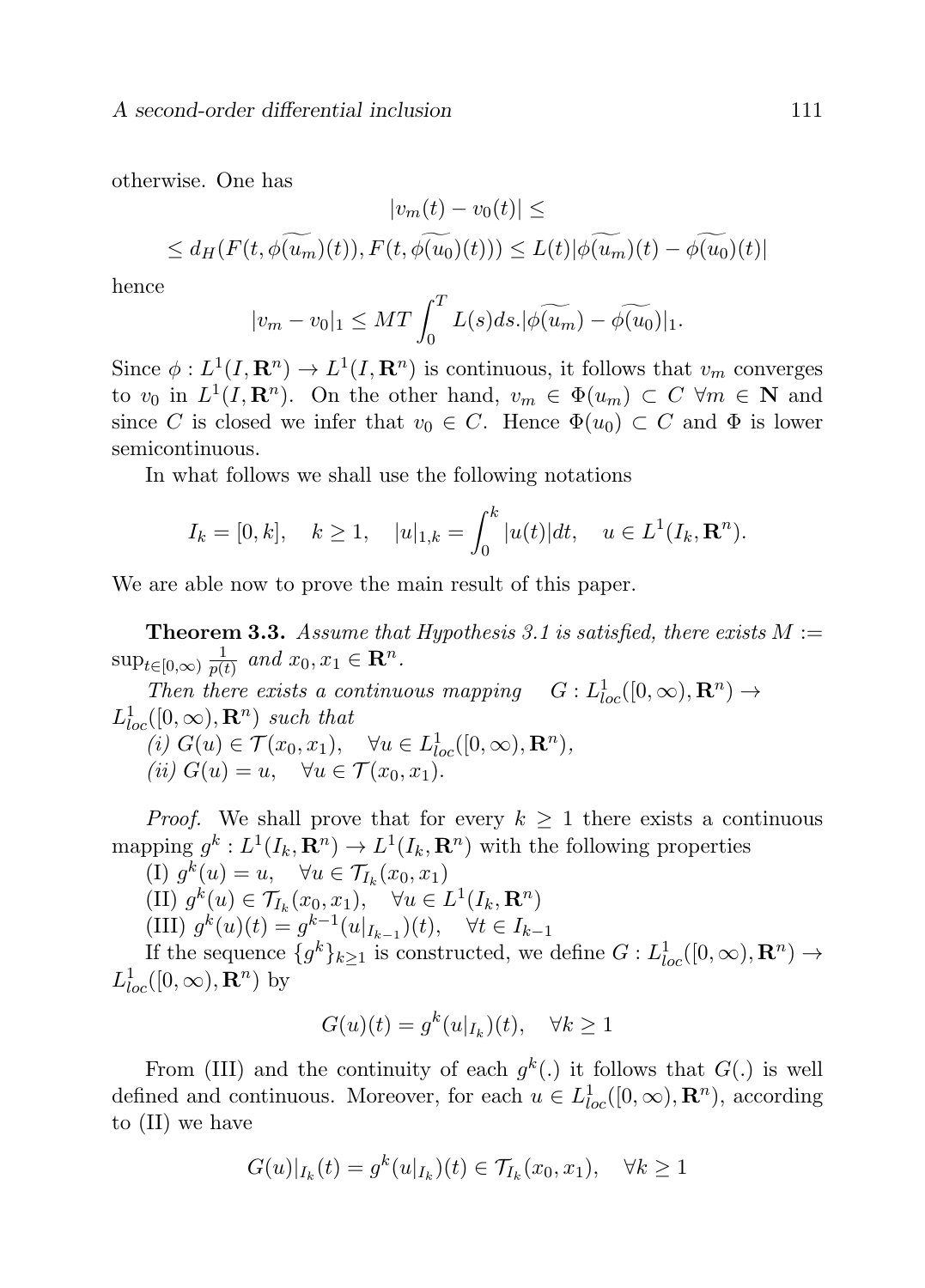112 Aurelian Cernea

and thus  $G(u) \in \mathcal{T}(x_0, x_1)$ .

Fix  $\varepsilon > 0$  and for  $m \ge 0$  set  $\varepsilon_m = \frac{m+1}{m+2}\varepsilon$ . For  $u \in L^1(I_1, \mathbf{R}^n)$  and  $m \ge 0$ define  $m(t) = \int_0^t L(s)ds$ ,

$$
p_0^1(u)(t) = |u(t)| + p(t) + L(t)|\tilde{u}(t)|, \ \ t \in I_1
$$

and

$$
p_{m+1}^1(u)(t) = M^{m+1} \int_0^t p_0^1(u)(s) \frac{(m(t) - m(s))^m}{m!} ds + M^m \frac{(m(t))^m}{m!} \varepsilon_{m+1}.
$$

By the continuity of the map  $p_0^1(.) = p_0(.)$ , already proved, we obtain that  $p_m^1: L^1(I_1, \mathbf{R}^n) \to L^1(I_1, \mathbf{R}^n)$  is continuous.

We define  $g_0^1(u) = u$  and we shall prove that for any  $m \ge 1$  there exists a continuous map  $g_m^1: L^1(I_1, \mathbf{R}^n) \to L^1(I_1, \mathbf{R}^n)$  that satisfies

$$
g_m^1(u) = u, \quad \forall u \in \mathcal{T}_{I_1}(x_0, x_1), \tag{a_1}
$$

$$
g_m^1(u)(t) \in F(t, g_{m-1}^1(u)(t)) \quad a.e. \ (I_1), \tag{b_1}
$$

$$
|g_1^1(u)(t) - g_0^1(u)(t)| \le p_0^1(u)(t) + \varepsilon_0 \quad a.e. \ (I_1), \tag{c_1}
$$

$$
|g_m^1(u)(t) - g_{m-1}^1(t)| \le L(t)p_{m-1}^1(u)(t) \quad a.e. (I_1), \quad m \ge 2. \tag{d_1}
$$

For  $u \in L^1(I_1, \mathbf{R}^n)$ , we define

$$
\Psi_1^1(u) = \{ v \in L^1(I_1, \mathbf{R}^n); \quad v(t) \in F(t, \tilde{u}(t)) \text{ a.e.}(I_1) \},
$$

$$
\Phi_1^1(u) = \begin{cases} \{u\} & \text{if } u \in \mathcal{T}_{I_1}(x_0, x_1), \\ \Psi_1^1(u) & \text{otherwise.} \end{cases}
$$

and by Proposition 3.2 (with  $\phi(u) = u$ ) we obtain that  $\Phi_1^1: L^1(I_1, \mathbf{R}^n) \to$  $\mathcal{D}(I_1, \mathbf{R}^n)$  is lower semicontinuous. Moreover, due to (3.3) the set

$$
H_1^1(u) = cl\{v \in \Phi_1^1(u); \quad |v(t) - u(t)| < p_0^1(u)(t) + \varepsilon_0 \quad a.e. \ (I_1)\}
$$

is not empty for any  $u \in L^1(I_1, \mathbf{R}^n)$ . So applying Lemma 2.2, we find a continuous selection  $g_1^1$  of  $H_1^1$  that satisfies  $(a_1)-(c_1)$ .

Suppose we have already constructed  $g_i^1(.)$ ,  $i = 1,...,m$  satisfying  $(a_1)$ - $(d_1)$ . Then from  $(b_1)$ ,  $(d_1)$  and Hypothesis 3.1 we get

$$
d(g_m^1(u)(t), F(t, g_m^1(u)(t)) \le L(t)(|g_{m-1}^1(u)(t) - g_m^1(u)(t)| \le
$$
  
\n
$$
L(t) \int_0^T ML(s)p_m^1(u)(s)ds = L(t)(p_{m+1}^1(u)(t) - r_m^1(t)) < L(t)p_{m+1}^1(u)(t),
$$
\n(3.4)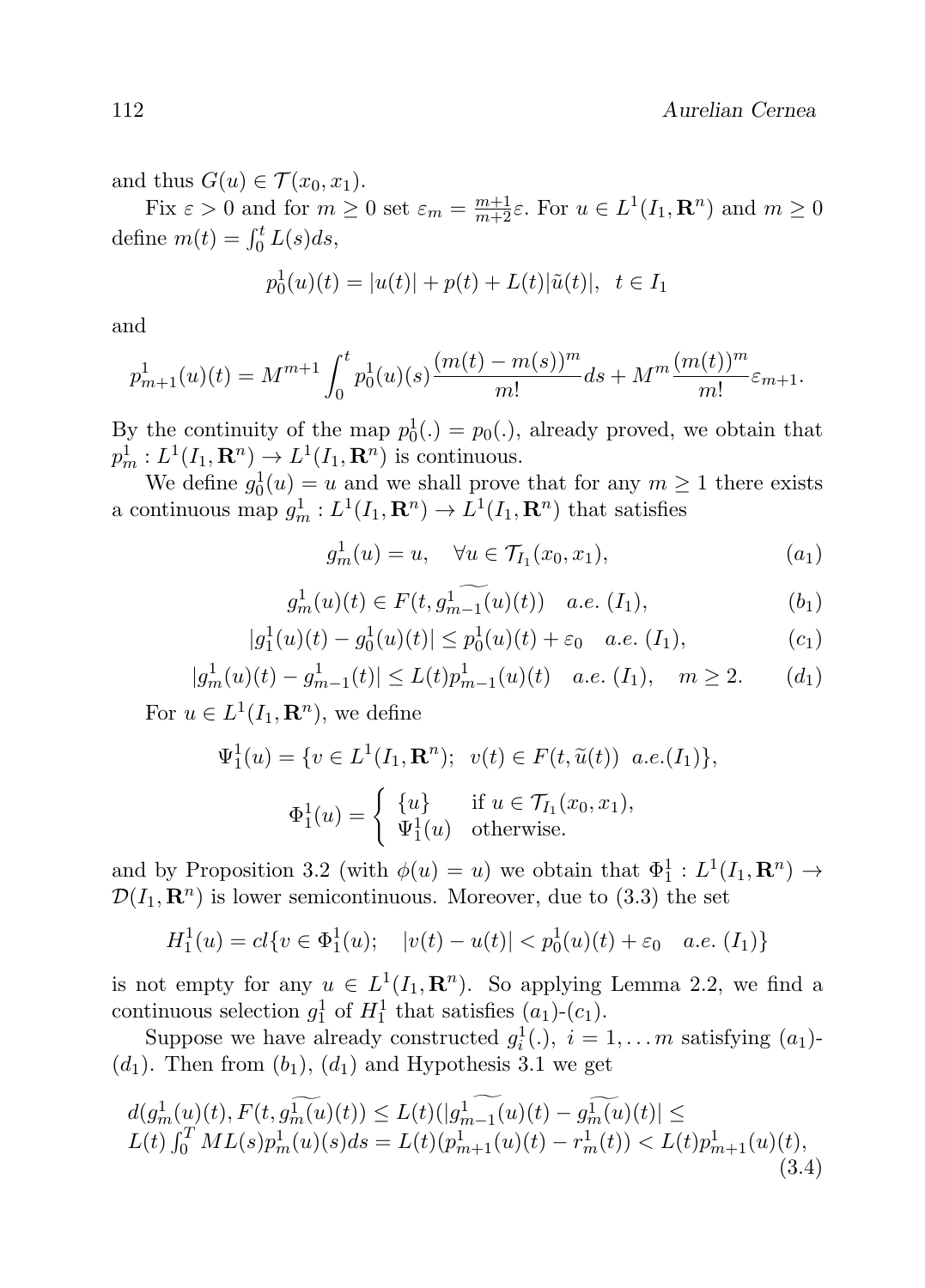where 
$$
r_m^1(t) := M^m \frac{(m(t))^m}{m!} (\varepsilon_{m+1} - \varepsilon_m) > 0
$$
.  
\nFor  $u \in L^1(I_1, \mathbf{R}^n)$ , we define  
\n
$$
\Psi_{m+1}^1(u) = \{ v \in L^1(I_1, \mathbf{R}^n); \ v(t) \in F(t, g_m^1(u)(t)) \quad a.e. (I_1) \},
$$
\n
$$
\Phi_{m+1}^1(u) = \begin{cases} \{u\} & \text{if } u \in \mathcal{T}_{I_1}(x_0, x_1), \\ \Psi_{m+1}^1(u) & \text{otherwise.} \end{cases}
$$

We apply Proposition 3.2 (with  $\phi(u) = g_m^1(u)$ ) and obtain that  $\Phi_{m+1}^1(.)$ is lower semicontinuous with closed decomposable and nonempty values. Moreover, by (3.4), the set

$$
H_{m+1}^1(u) = cl\{v \in \Phi_{m+1}^1(u); \ |v(t) - g_{m+1}^1(u)(t)| < L(t)p_{m+1}^1(u)(t) \ a.e. \ (I_1)\}
$$

is nonempty for any  $u \in L^1(I_1, \mathbf{R}^n)$ . With Lemma 2.2, we find a continuous selection  $g_{m+1}^1$  of  $H_{m+1}^1$ , satisfying  $(a_1)-(d_1)$ .

Therefore we obtain that

$$
|g_{m+1}^1(u) - g_m^1(u)|_{1,1} \le \frac{(Mm(1))^m}{m!} (M|p_0^1(u)|_{1,1} + \varepsilon)
$$

and this implies that the sequence  ${g_m^1(u)}_{m\in\mathbf{N}}$  is a Cauchy sequence in the Banach space  $L^1(I_1, \mathbf{R}^n)$ . Let  $g^1(u) \in L^1(I_1, \mathbf{R}^n)$  be its limit. The function  $s \to |p_0^1(u)|_{1,1}$  is continuous, hence it is locally bounded and the Cauchy condition is satisfied by  $\{g_m^1(u)\}_{m\in\mathbb{N}}$  locally uniformly with respect to u. Hence the mapping  $g^1(.) : L^1(I_1, \mathbf{R}^n) \to L^1(I_1, \mathbf{R}^n)$  is continuous.

From  $(a_1)$  it follows that  $g^1(u) = u$ ,  $\forall u \in \mathcal{T}_{I_1}(x_0, x_1)$  and from  $(b_1)$  and the fact that  $F$  has closed values we obtain that

$$
g^1(u)(t) \in F(t, g^1(u)(t)), \quad a.e. (I_1) \quad \forall u \in L^1(I_1, \mathbf{R}^n).
$$

In the next step of the proof we suppose that we have already constructed the mappings  $g^{i}(.): L^{1}(I_{i}, \mathbf{R}^{n}) \to L^{1}(I_{i}, \mathbf{R}^{n}), i = 2, ..., k - 1$  with the properties (I)-(III) and we shall construct a continuous map  $g^k(.) : L^1(I_k, \mathbf{R}^n) \to$  $L^1(I_k, \mathbf{R}^n)$  satisfying (I)-(III).

Let  $g_0^k: L^1(I_k, \mathbf{R}^n) \to L^1(I_k, \mathbf{R}^n)$  be defined by

$$
g_0^k(u)(t) = g^{k-1}(u|_{I_{k-1}})(t)\chi_{I_{k-1}} + u(t)\chi_{I_k\backslash I_{k-1}}(t)
$$
\n(3.5)

Let us note, first, that  $g_0^k(.)$  is continuous. Indeed, if  $u_0, u \in L^1(I_k, \mathbf{R}^n)$  one has

$$
|g_0^k(u) - g_0^k(u_0)|_{1,k} \le |g^{k-1}(u|_{I_{k-1}}) - g^{k-1}(u_0|_{I_{k-1}})|_{1,k-1} + \int_{k-1}^k |u(t) - u_0(t)|dt
$$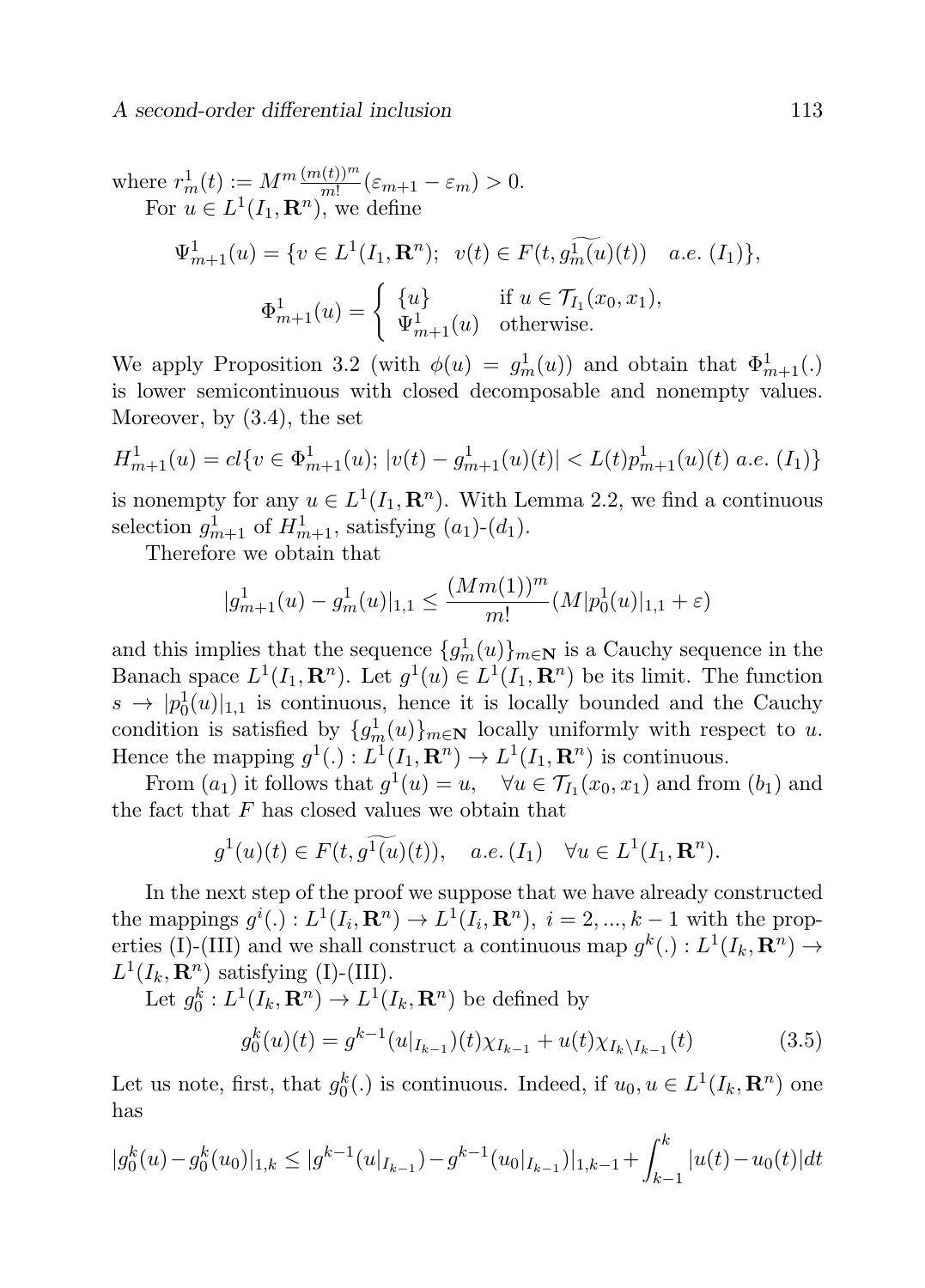So, using the continuity of  $g^{k-1}$ (.) we get the continuity of  $g_0^k$ (.).

On the other hand, since  $g^{k-1}(u) = u$ ,  $\forall u \in \mathcal{T}_{I_{k-1}}(x_0, x_1)$  from (3.5) it follows that

$$
g_0^k(u) = u, \quad \forall u \in \mathcal{T}_{I_k}(x_0, x_1).
$$

For  $u \in L^1(I_k, \mathbf{R}^n)$ , we define

$$
\Psi_1^k(u) = \{ w \in L^1(I_k, \mathbf{R}^n); \quad w(\underline{t}) = g^{k-1}(u|_{I_{k-1}})(t)\chi_{I_{k-1}}(t) +
$$
  

$$
v(t)\chi_{I_k\setminus I_{k-1}}(t), \quad v(t) \in F(t, g_0^k(u)(t)) \quad a.e. \quad ([k-1, k]) \},
$$
  

$$
\Phi_1^k(u) = \begin{cases} \{u\} & \text{if } u \in \mathcal{T}_{I_k}(x_0, x_1), \\ \Psi_1^k(u) & \text{otherwise.} \end{cases}
$$

We apply Proposition 3.2 (with  $\phi(u) = g_0^k(u)$ ) and we obtain that  $\Phi_1^k(.)$ :  $L^1(I_k, \mathbf{R}^n) \to \mathcal{D}(I_k, \mathbf{R}^n)$  is lower semicontinuous. Moreover, for any  $u \in$  $L^1(I_k,\mathbf{R}^n)$  one has

$$
d(g_0^k(t), F(t, g_0^{\widetilde{k(u)}}(t)) = d(u(t), F(t, g_0^{\widetilde{k(u)}}(t))\chi_{I_k\backslash I_{k-1}} \le p_0^k(u)(t) \quad a.e.(I_k),
$$
\n(3.6)

where

$$
p_0^k(u)(t) = |u(t)| + p(t) + L(t)|g_0^k(u)(t)|.
$$

Obviously,  $p_0^k: L^1(I_k, \mathbf{R}^n) \to L^1(I_k, \mathbf{R}^n)$  is continuous. For  $m \geq 0$  set

$$
p_{m+1}^k(u) = (Mk)^{m+1} \int_0^t p_0^k(u)(s) \frac{(m(t) - m(s))^m}{m!} ds + (Mk)^m \frac{(m(t))^m}{m!} \varepsilon_{m+1}.
$$

and by the continuity of  $p_0^k(.)$  we infer that  $p_m^k : L^1(I_k, \mathbf{R}^n) \to L^1(I_k, \mathbf{R}^n)$  is continuous.

We shall prove, next, that for any  $m \geq 1$  there exists a continuous map  $g_m^k: L^1(I_k, \mathbf{R}^n) \to L^1(I_k, \mathbf{R}^n)$  such that

$$
g_m^k(u)(t) = g^{k-1}(u|_{I_{k-1}})(t) \quad \forall t \in I_{k-1},
$$
\n
$$
(a_k)
$$

$$
g_m^k(u) = u \quad \forall u \in \mathcal{T}_{I_k}(x_0, x_1), \tag{b_k}
$$

$$
g_m^k(u)(t) \in F(t, g_{m-1}^k(u)(t)) \quad a.e. \ (I_k), \tag{c_k}
$$

$$
|g_1^k(u)(t) - g_0^k(u)(t)| \le p_0^k(u)(t) + \varepsilon_0 \quad a.e. \ (I_k), \tag{d_k}
$$

$$
|g_m^k(u)(t) - g_{m-1}^k(u)(t)| \le L(t)p_{m-1}^k(u)(t) \quad a.e. \ (I_k), \quad m \ge 2. \tag{e_k}
$$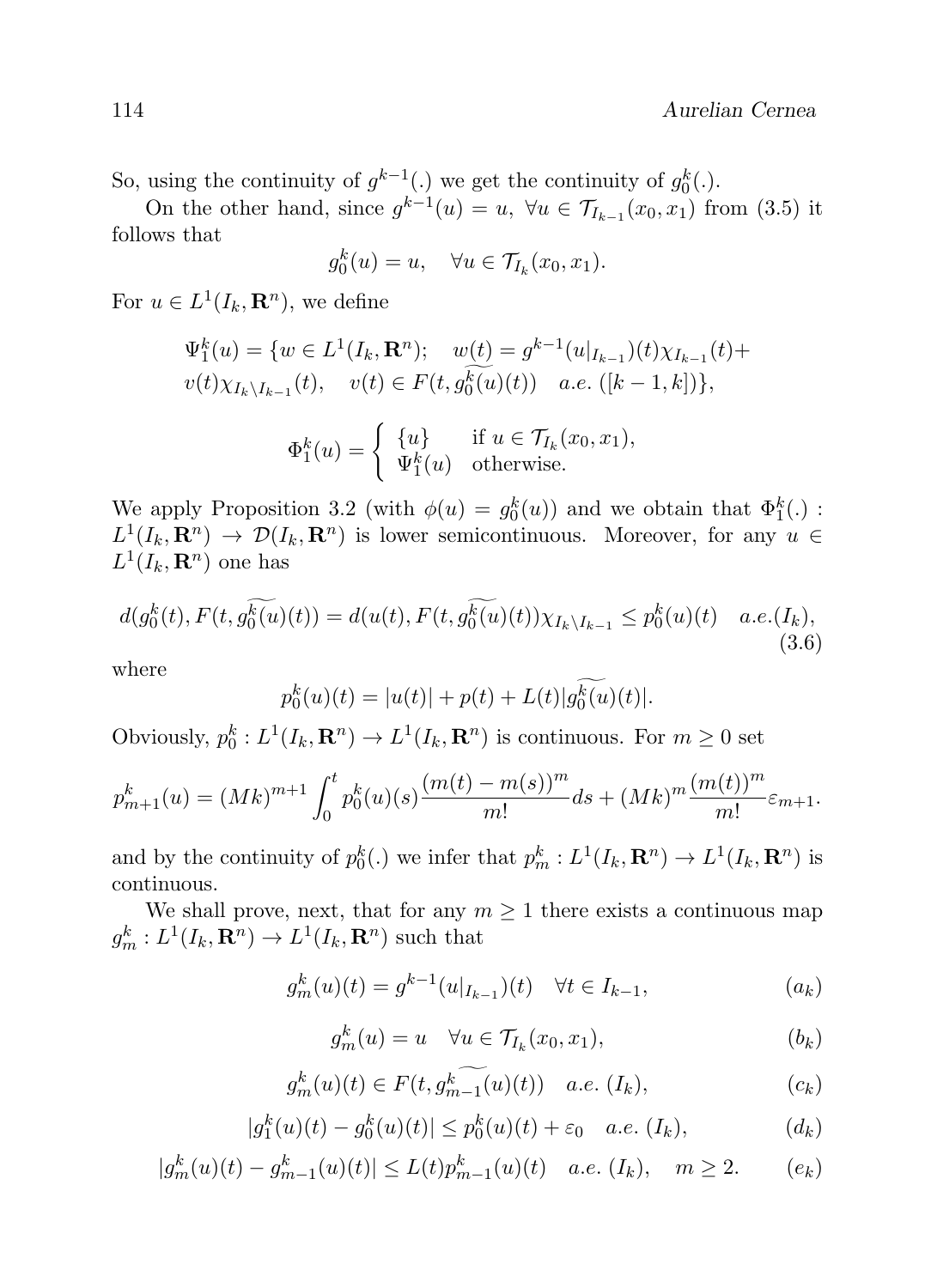Define

$$
H_1^k(u) = cl\{v \in \Phi_1^k(u); \quad |v(t) - g_0^k(u)(t)| < p_0^k(u)(t) + \varepsilon_0 \quad a.e. \ (I_k)\}.
$$

From (3.6),  $H_1^k(u) \neq \emptyset$   $\forall u \in L^1(I_1, \mathbf{R}^n)$ . Using the continuity of  $g_0^k, p_0^k$ and Lemma 2.2, we obtain a continuous selection  $g_1^k$  of  $H_1^k$  that satisfies  $(a_k)-(d_k).$ 

Assume we have constructed  $g_i^k(.)$ ,  $i = 1,... m$  satisfying  $(a_k)$ - $(e_k)$ . Then from  $(e_k)$  we have

$$
d(g_m^k(u)(t), F(t, g_m^{\widetilde{k(u)}}(t)) \le L(t)(|g_{m-1}^k(u)(t) - g_m^{\widetilde{k(u)}}(t)| \le L(t) \cdot \int_0^T MkL(s)p_m^k(u)(s)ds = L(t)(p_{m+1}^k(u)(t) - r_m^k(t)) < L(t)p_{m+1}^k(u)(t),
$$
  
where  $r_m^k(t) := (Mk)^m \frac{(m(t))^m}{m!} (\varepsilon_{m+1} - \varepsilon_m) > 0.$  (3.7)

For  $u \in L^1(I_k, \mathbf{R}^n)$ , we define

$$
\Psi_{m+1}^{k}(u) = \{ w \in L^{1}(I_{k}, \mathbf{R}^{n}); \quad w(t) = g^{k-1}(u|_{I_{k-1}})(t)\chi_{I_{k-1}}(t) + v(t)\chi_{I_{k-1}}(t), \quad v(t) \in F(t, g_{m}^{\overline{k}}(u)(t)) \quad a.e. \quad ([k-1, k]) \},
$$

$$
\Phi_{m+1}^{k}(u) = \begin{cases} \{ u \} & \text{if } u \in \mathcal{T}_{I_{k}}(x_{0}, x_{1}), \\ \Psi_{m+1}^{k}(u) & \text{otherwise.} \end{cases}
$$

With Proposition 3.2 we infer that  $\Phi_{m+1}^k(.) : L^1(I_k, \mathbf{R}^n) \to \mathcal{P}(L^1(I_k, \mathbf{R}^n))$  is lower semicontinuous with closed decomposable and nonempty values. By (3.7) the set

$$
H_{m+1}^{k}(u) = cl\{v \in \Phi_{m+1}^{k}(u); \, |v(t) - g_{m+1}^{k}(u)(t)| < L(t)p_{m+1}^{k}(u)(t) \, a.e. \, (I_k)\}
$$

is nonempty for any  $u \in L^1(I_k, \mathbf{R}^n)$ . So, applying Lemma 2.2, we deduce a continuous selection  $g_{m+1}^k$  of  $H_{m+1}^k$ , satisfying  $(a_k)$ - $(e_k)$ .

By  $(e_k)$  one has

$$
|g_{m+1}^{k}(u) - g_{m}^{k}(u)|_{1,k} \leq \frac{(Mkm(k))^{m}}{m!} (Mk|p_{0}^{k}(u)|_{1,1} + \varepsilon].
$$

Therefore, with a similar proof as in the case  $k = 1$ , we find that the sequence  ${g_m^k(u)}_{m \in \mathbb{N}}$  converges to some  $g^k(u) \in L^1(I_k, \mathbb{R}^n)$  and the mapping  $g^k(.)$ :  $L^1(I_k, \mathbf{R}^n) \to L^1(I_k, \mathbf{R}^n)$  is continuous.

By  $(a_k)$  we have that

$$
g^{k}(u)(t) = g^{k-1}(u|_{I_{k-1}})(t) \quad \forall t \in I_{k-1},
$$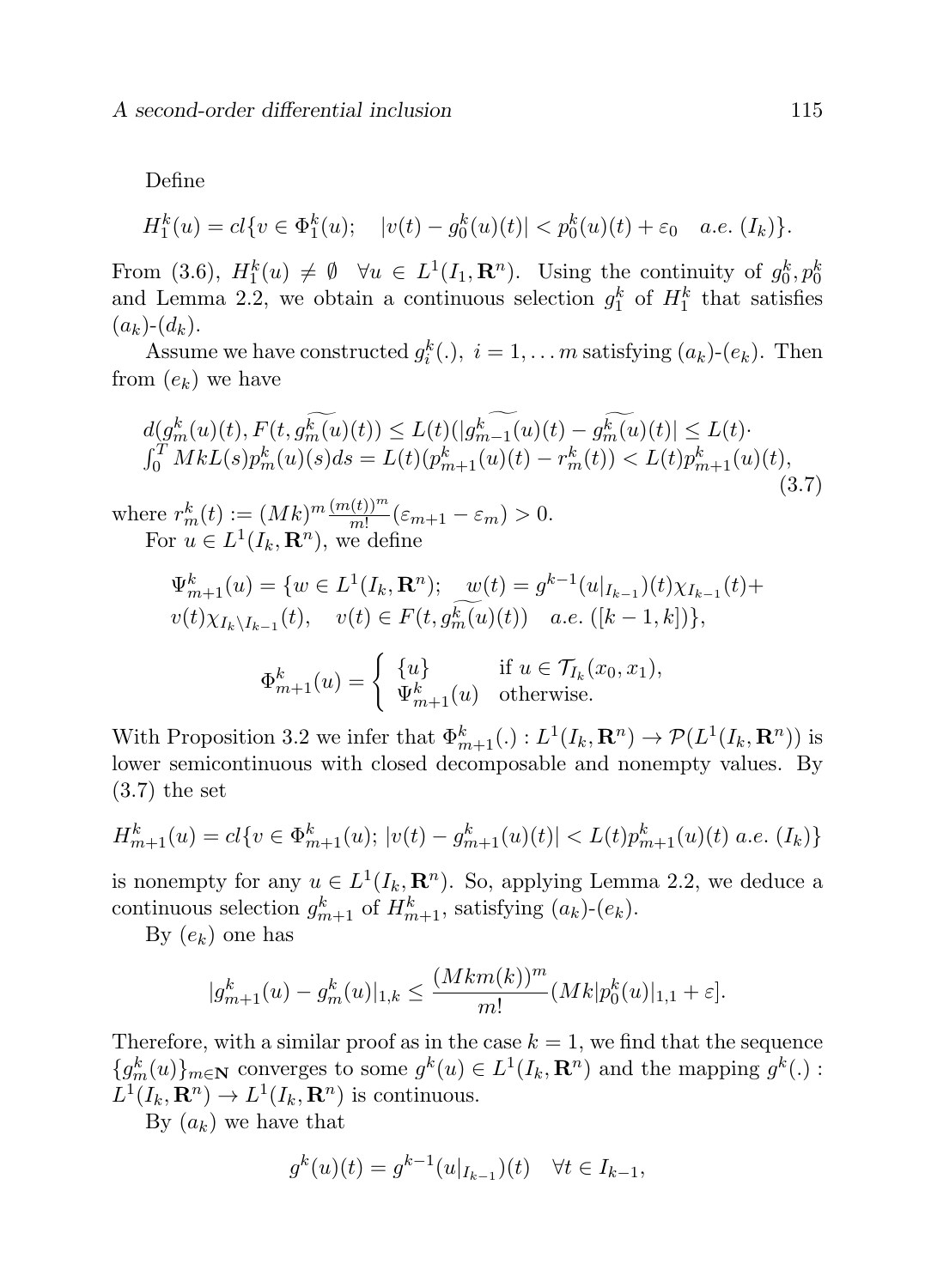by  $(b_k) g^k(u) = u$ ,  $\forall u \in \mathcal{T}_{I_k}(x_0, x_1)$  and from  $(c_k)$  and the fact that F has closed values we obtain that

$$
g^k(u)(t) \in F(t, g^k(u)(t)), \quad a.e. \ (I_k) \quad \forall u \in L^1(I_k, \mathbf{R}^n).
$$

Therefore  $g^k(.)$  satisfies the properties (I), (II) and (III).

**Remark 3.4.** We recall that if  $Y$  is a Hausdorff topological space, a subspace X of Y is called retract of Y if there is a continuous map  $h: Y \to X$ such that  $h(x) = x$ ,  $\forall x \in X$ .

Therefore, by Theorem 3.3, for any  $x_0, x_1 \in \mathbb{R}^n$ , the set  $\mathcal{T}(x_0, x_1)$  of selections that correspond to solutions of (1.1) is a retract of the Banach space  $L_{loc}^1([0,\infty),\mathbf{R}^n)$ .

#### References

- [1] A. Bressan, G. Colombo. Extensions and selections of maps with decomposable values. Studia Math. 90:69-86, 1988.
- [2] A. Bressan, A. Cellina, A. Fryszkowski. A class of absolute retracts in space of integrable functions. Proc. Amer. Math. Soc. 112:413-418, 1991.
- [3] A. Cernea. A Filippov type existence theorem for a class of second-order differential inclusions. J. Ineq. Pure Appl. Math. 9,2:1-6, 2008.
- [4] A. Cernea. Continuous version of Filippov's theorem for a Sturm-Liouville type differential inclusion. *Electronic J. Diff. Eq.* 2008,53:1-7, 2008.
- [5] A. Cernea. Sturm-Liouville type differential inclusions in non separable Banach spaces. Math. Reports 10(60):205-211, 2008.
- [6] A. Cernea. On the solution set of a nonconvex nonclosed Sturm-Liouville type differential inclusion. Commentationes Math. 49:139-146, 2009.
- [7] A. Cernea. On an initial value problem for a Sturm-Liouville type differential inclusion with nonlocal conditions. Anal. Univ. București Mat. 58:145-152, 2009.